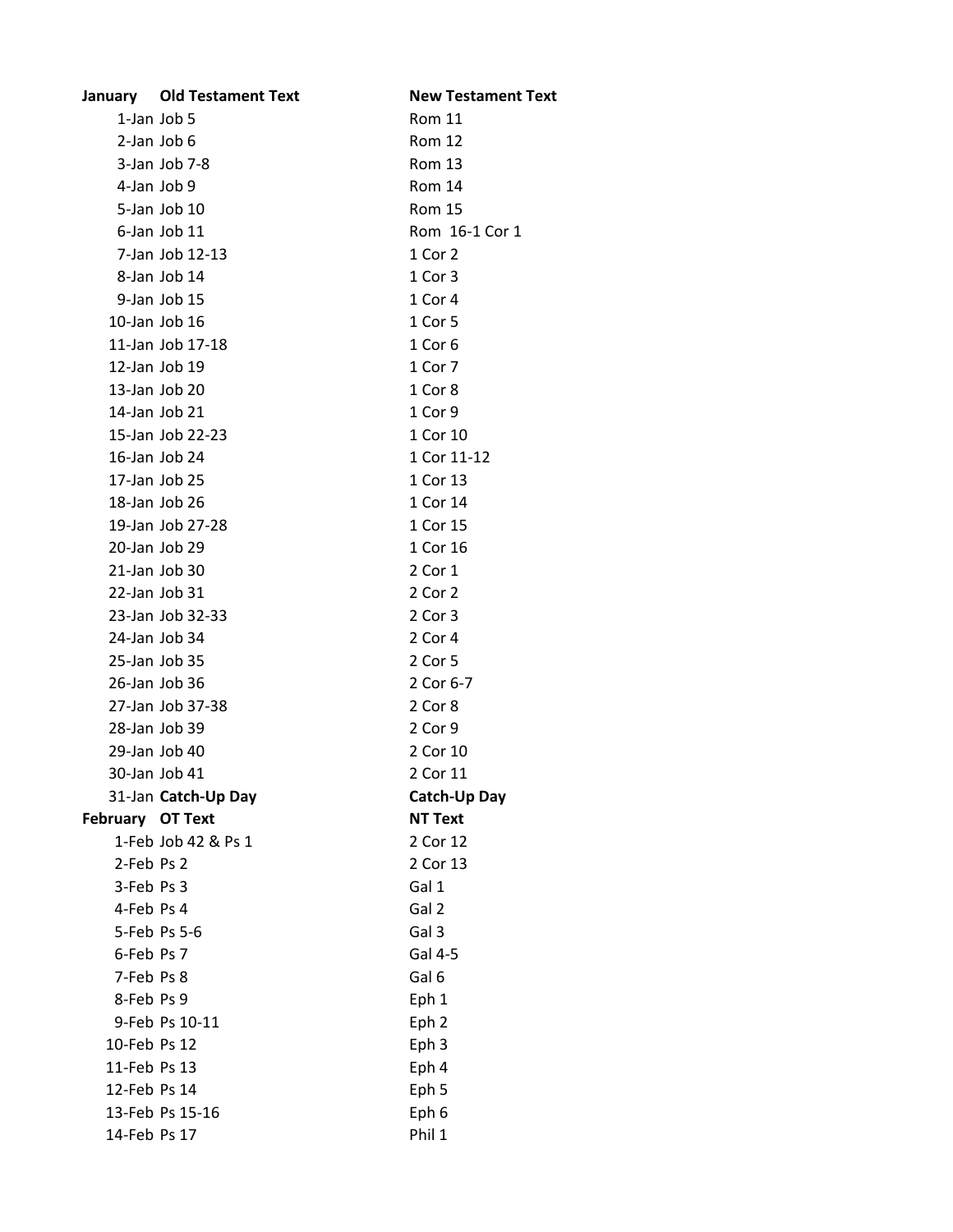| 15-Feb Ps 18 |                     | Phil 2            |
|--------------|---------------------|-------------------|
| 16-Feb Ps 19 |                     | <b>Phil 3-4</b>   |
|              | 17-Feb Ps 20-21     | Col 1             |
| 18-Feb Ps 22 |                     | Col 2             |
|              |                     |                   |
| 19-Feb Ps 23 |                     | Col 3             |
| 20-Feb Ps 24 |                     | Col 4             |
|              | 21-Feb Ps 25-26     | 1 Thess 1         |
| 22-Feb Ps 27 |                     | 1 Thess 2         |
| 23-Feb Ps 28 |                     | 1 Thess 3         |
| 24-Feb Ps 29 |                     | 1 Thess 4         |
|              | 25-Feb Ps 30-31     | 1 Thess 5         |
| 26-Feb Ps 32 |                     | 2 Thess 1-2       |
| 27-Feb Ps 33 |                     | 2 Thess 3         |
|              | 28-Feb Catch-Up Day | Catch-Up Day      |
| March        | OT Text             | <b>NT Text</b>    |
| 1-Mar Ps 34  |                     | $1$ Tim $1$       |
|              | 2-Mar Ps 35-36      | $1$ Tim $2$       |
| 3-Mar Ps 37  |                     | $1$ Tim $3$       |
| 4-Mar Ps 38  |                     | $1$ Tim $4$       |
| 5-Mar Ps 39  |                     | $1$ Tim $5$       |
|              | 6-Mar Ps 40-41      | $1$ Tim $6$       |
| 7-Mar Ps 42  |                     | $2$ Tim $1$       |
| 8-Mar Ps 43  |                     | $2$ Tim $2$       |
| 9-Mar Ps 44  |                     | 2 Tim 3-4         |
|              | 10-Mar Ps 45-46     | Titus 1           |
| 11-Mar Ps 47 |                     | Titus 2           |
| 12-Mar Ps 48 |                     | Titus 3           |
| 13-Mar Ps 49 |                     | Philemon          |
|              | 14-Mar Ps 50-51     | Heb 1             |
| 15-Mar Ps 52 |                     | Heb <sub>2</sub>  |
| 16-Mar Ps 53 |                     | Heb 3             |
| 17-Mar Ps 54 |                     | Heb 4             |
|              | 18-Mar Ps 55-56     | Heb <sub>5</sub>  |
| 19-Mar Ps 57 |                     | Heb 6-7           |
| 20-Mar Ps 58 |                     | Heb 8             |
| 21-Mar Ps 59 |                     | Heb 9             |
|              | 22-Mar Ps 60-61     | <b>Heb 10</b>     |
| 23-Mar Ps 62 |                     | Heb <sub>11</sub> |
| 24-Mar Ps 63 |                     | Heb <sub>12</sub> |
| 25-Mar Ps 64 |                     | Heb <sub>13</sub> |
|              | 26-Mar Ps 65-66     | James 1           |
| 27-Mar Ps 67 |                     | James 2           |
| 28-Mar Ps 68 |                     | James 3           |
| 29-Mar Ps 69 |                     | James 4-5         |
|              | 30-Mar Ps 70-71     | 1 Peter 1         |
|              | 31-Mar Catch-Up Day | Catch-Up Day      |
| <b>April</b> | <b>OT Text</b>      | <b>NT Text</b>    |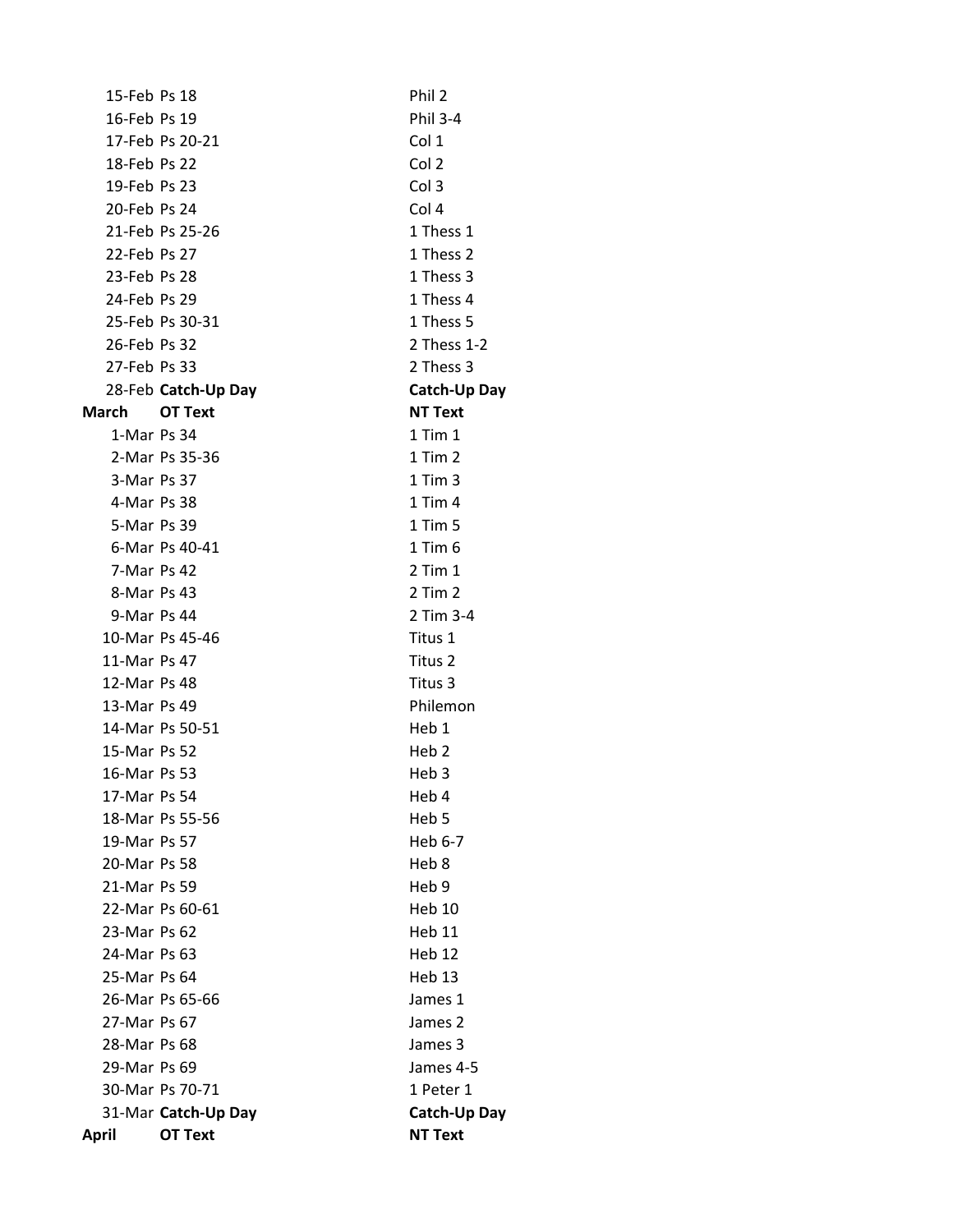|               | 1-Apr Ps 72           | 1 Peter 2           |
|---------------|-----------------------|---------------------|
|               | 2-Apr Ps 73           | 1 Peter 3           |
|               | 3-Apr Ps 74           | 1 Peter 4           |
|               | 4-Apr Ps 75-76        | 1 Peter 5           |
|               | 5-Apr Ps 77           | 2 Peter 1           |
|               | 6-Apr Ps 78           | 2 Peter 2           |
|               | 7-Apr Ps 79           | 2 Peter 3           |
|               | 8-Apr Ps 80-81        | 1 John 1            |
| 9-Apr Ps 82   |                       | 1 John 2-3          |
| 10-Apr Ps 83  |                       | 1 John 4            |
| 11-Apr Ps 84  |                       | 1 John 5            |
|               | 12-Apr Ps 85-86       | 2 John 1            |
| 13-Apr Ps 87  |                       | 3 John 1            |
| 14-Apr Ps 88  |                       | Jude                |
| 15-Apr Ps 89  |                       | Rev 1               |
|               | 16-Apr Ps 90-91       | Rev 2               |
| 17-Apr Ps 92  |                       | Rev 3               |
| 18-Apr Ps 93  |                       | Rev 4               |
| 19-Apr Ps 94  |                       | <b>Rev 5-6</b>      |
|               | 20-Apr Ps 95-96       | Rev 7               |
| 21-Apr Ps 97  |                       | Rev 8               |
| 22-Apr Ps 98  |                       | Rev 9               |
| 23-Apr Ps 99  |                       | <b>Rev 10</b>       |
|               | 24-Apr Ps 100-101     | Rev 11              |
|               | 25-Apr Ps 102         | <b>Rev 12</b>       |
| 26-Apr Ps 103 |                       | <b>Rev 13</b>       |
|               | 27-Apr Ps 104         | <b>Rev 14</b>       |
|               | 28-Apr Ps 105-106     | <b>Rev 15</b>       |
|               | 29-Apr Ps 107         | Rev 16-17           |
|               | 30-Apr Catch-Up Day   | <b>Catch-Up Day</b> |
| May           | <b>OT Text</b>        | <b>NT Text</b>      |
|               | 1-May Ps 108          | Rev 18              |
|               | 2-May Ps 109          | <b>Rev 19</b>       |
|               | 3-May Ps 110-111      | <b>Rev 20</b>       |
|               | 4-May Ps 112          | Rev 21              |
|               | 5-May Ps 113          | <b>Rev 22</b>       |
|               | 6-May Ps 114          | Matt 1              |
|               | 7-May Ps 115-116      | Matt 2              |
|               | 8-May Ps 117          | Matt 3              |
|               | 9-May Ps 118          | Matt 4              |
|               | 10-May Ps 119:1-40    | <b>Matt 5-6</b>     |
|               | 11-May Ps 119:41-88   | Matt 7              |
|               | 12-May Ps 119:89-136  | Matt 8              |
|               | 13-May Ps 119:137-176 | Matt 9              |
|               | 14-May Ps 120-121     | Matt 10             |
| 15-May Ps 122 |                       |                     |
| 16-May Ps 123 |                       | Matt 11<br>Matt 12  |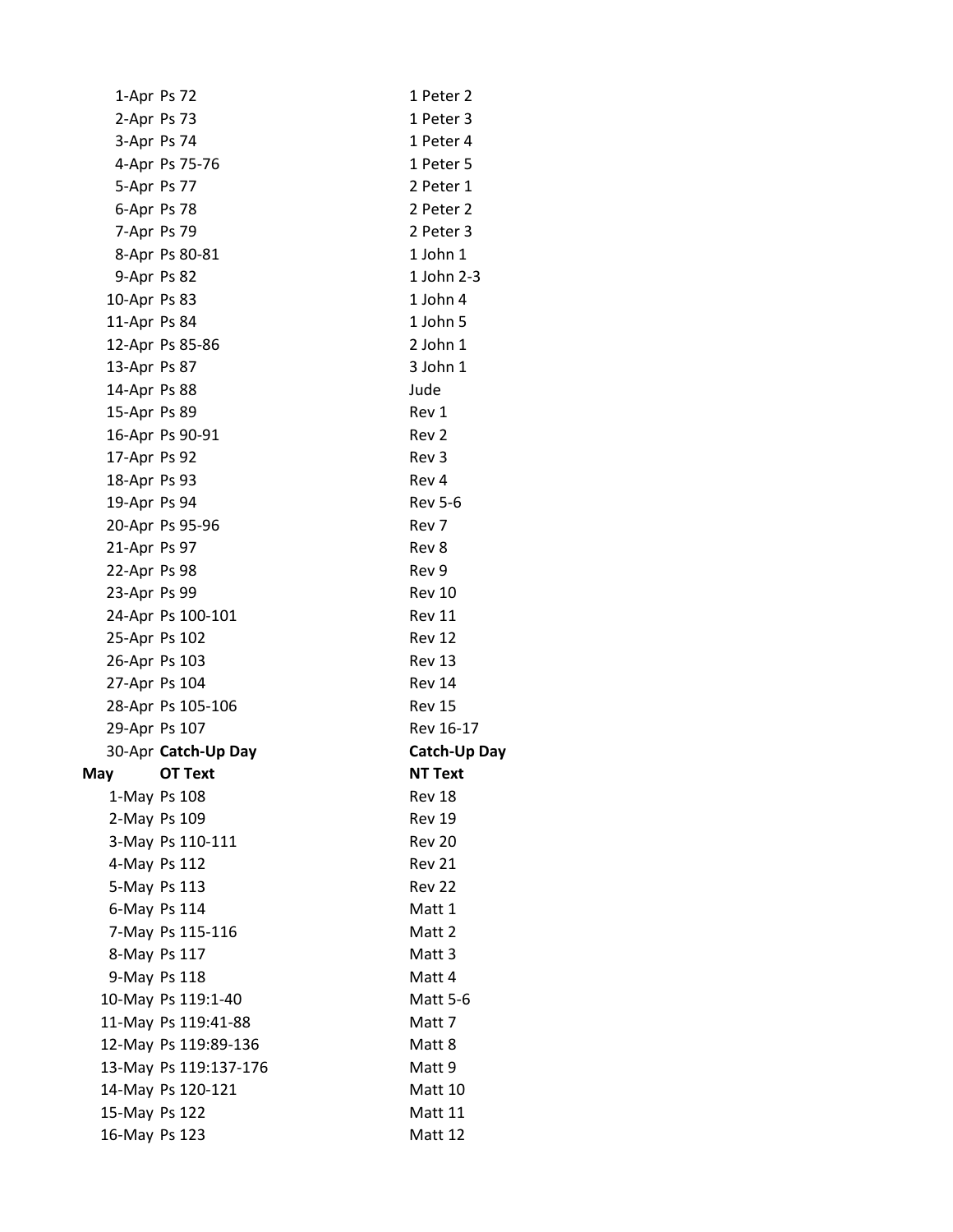| July          | OT Text             | <b>NT Text</b>      |
|---------------|---------------------|---------------------|
|               | 30-Jun Catch-Up Day | <b>Catch-Up Day</b> |
|               | 29-Jun Prov 29-30   | Luke 15             |
|               | 28-Jun Prov 28      | Luke 14             |
|               | 27-Jun Prov 26-27   | Luke 13             |
|               | 26-Jun Prov 25      | Luke 12             |
|               | 25-Jun Prov 23-24   | Luke 11             |
|               | 24-Jun Prov 22      | Luke 10             |
|               | 23-Jun Prov 20-21   | Luke 9              |
|               | 22-Jun Prov 19      | Luke 8              |
|               | 21-Jun Prov 17-18   | Luke 7              |
|               | 20-Jun Prov 16      | Luke 5-6            |
|               | 19-Jun Prov 15      | Luke 4              |
|               | 18-Jun Prov 14      | Luke 3              |
|               | 17-Jun Prov 12-13   | Luke 2              |
|               | 16-Jun Prov 11      | Luke 1              |
|               | 15-Jun Prov 10      | Mark 16             |
|               | 14-Jun Prov 9       | Mark 15             |
|               | 13-Jun Prov 7-8     | Mark 14             |
|               | 12-Jun Prov 6       | Mark 13             |
|               | 11-Jun Prov 5       | Mark 12             |
|               | 10-Jun Prov 4       | Mark 10-11          |
|               | 9-Jun Prov 2-3      | Mark 9              |
|               | 8-Jun Prov 1        | Mark 8              |
|               | 7-Jun Ps 150        | Mark 7              |
|               | 6-Jun Ps 149        | Mark 6              |
|               | 5-Jun Ps 147-148    | Mark 5              |
|               | 4-Jun Ps 146        | Mark 4              |
|               | 3-Jun Ps 145        | Mark 3              |
|               | 2-Jun Ps 143-144    | Mark 2              |
|               | 1-Jun Ps 142        | Mark 1              |
| June          | <b>OT Text</b>      | <b>NT Text</b>      |
|               | 31-May Catch-Up Day | <b>Catch-Up Day</b> |
| 30-May Ps 141 |                     | Matt 27-28          |
|               | 29-May Ps 139-140   | Matt 26             |
| 28-May Ps 139 |                     | Matt 25             |
| 27-May Ps 138 |                     | Matt 24             |
|               | 26-May Ps 136-137   | Matt 23             |
| 25-May Ps 135 |                     | Matt 22             |
| 24-May Ps 134 |                     | Matt 21             |
|               | 23-May Ps 132-133   | Matt 20             |
| 22-May Ps 131 |                     | Matt 19             |
| 21-May Ps 130 |                     | Matt 18             |
|               | 20-May Ps 128-129   | Matt 16-17          |
| 19-May Ps 127 |                     | Matt 15             |
| 18-May Ps 126 |                     | Matt 14             |
|               | 17-May Ps 124-125   | Matt 13             |
|               |                     |                     |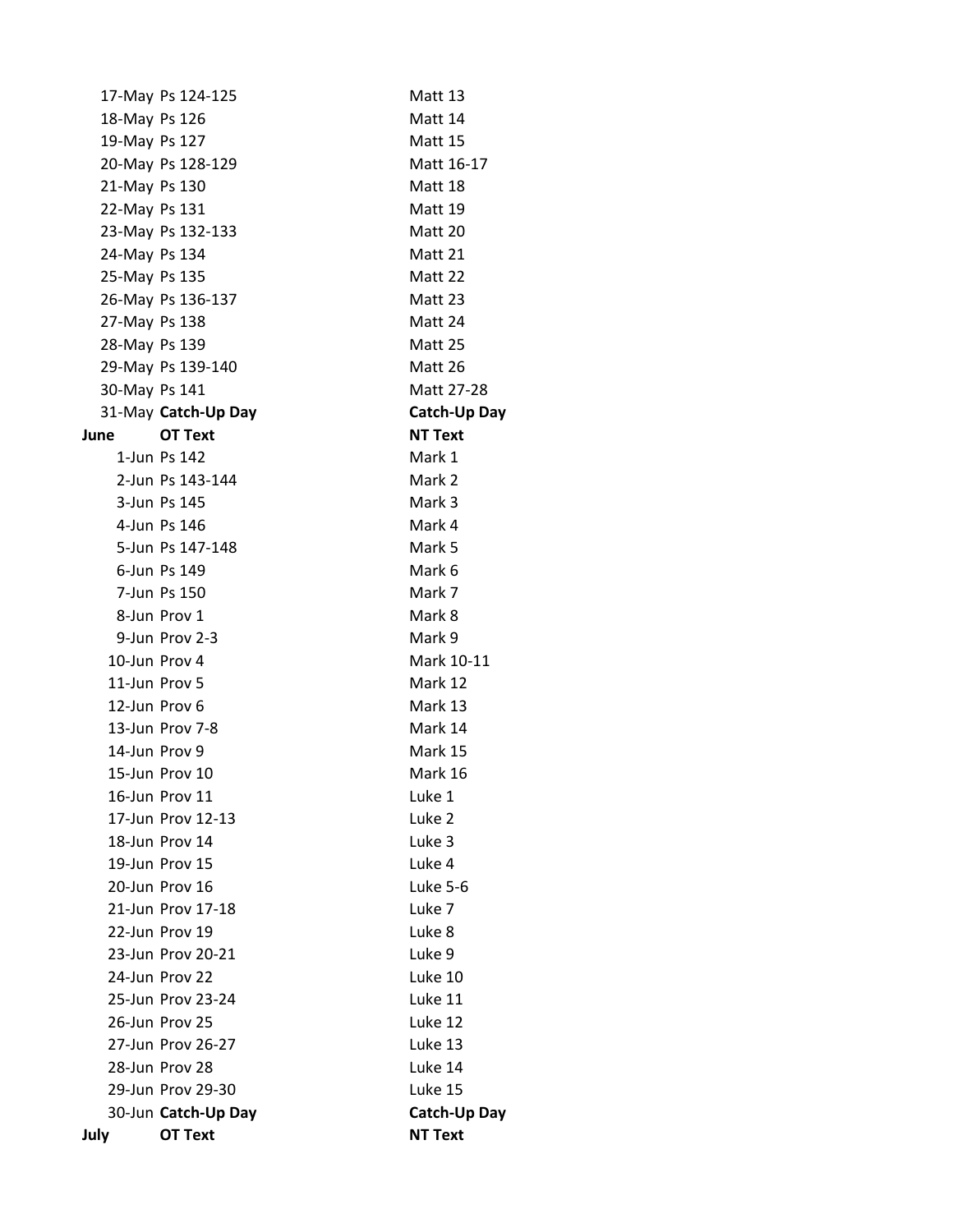|                  | 1-Jul Prov 29       | Luke 16-17          |
|------------------|---------------------|---------------------|
|                  | 2-Jul Prov 30-31    | Luke 18             |
|                  | 3-Jul Eccles 1      | Luke 19             |
|                  | 4-Jul Eccles 2-3    | Luke 20             |
|                  | 5-Jul Eccles 4      | Luke 21             |
|                  | 6-Jul Eccles 5-6    | Luke 22             |
|                  | 7-Jul Eccles 7      | Luke 23             |
|                  | 8-Jul Eccles 8-9    | Luke 24             |
|                  | 9-Jul Eccles 10     | John 1              |
|                  | 10-Jul Eccles 11-12 | John 2              |
|                  | 11-Jul Songs 1      | John 3-4            |
|                  | 12-Jul Songs 2-3    | John 5              |
|                  | 13-Jul Songs 4      | John 6              |
|                  | 14-Jul Songs 5-6    | John 7              |
|                  | 15-Jul Songs 7-8    | John 8              |
| $16$ -Jul Is $1$ |                     | John 9              |
| 17-Jul Is 2-3    |                     | John 10             |
| 18-Jul Is 4      |                     | John 11             |
| 19-Jul Is 5-6    |                     | John 12             |
| 20-Jul Is 7      |                     | John 13             |
| 21-Jul Is 8-9    |                     | John 14-15          |
| 22-Jul Is 10     |                     | John 16             |
|                  | 23-Jul Is 11-12     | John 17-18          |
| 24-Jul Is 13     |                     | John 19             |
|                  | 25-Jul Is 14-15     | John 20             |
| 26-Jul Is 16     |                     | John 21             |
|                  | 27-Jul Is 17-18     | Acts 1              |
| 28-Jul Is 19     |                     | Acts 2              |
|                  | 29-Jul Is 20-21     | Acts 3              |
| 30-Jul Is 22     |                     | Acts 4              |
|                  | 31-Jul Catch-Up Day | <b>Catch-Up Day</b> |
| August           | <b>OT Text</b>      | NT Text             |
|                  | 1-Aug Is 23-24      | Acts <sub>5</sub>   |
| 2-Aug Is 25      |                     | Acts 6              |
|                  | 3-Aug Is 26-27      | Acts 7-8            |
| 4-Aug Is 28      |                     | Acts 9              |
|                  | 5-Aug Is 29-30      | Acts 10             |
| 6-Aug Is 31      |                     | Acts 11             |
|                  | 7-Aug Is 32-33      | Acts 12             |
| 8-Aug Is 34      |                     | Acts 13             |
|                  | 9-Aug Is 35-36      | Acts 14             |
| 10-Aug Is 37     |                     | Acts 15             |
|                  | 11-Aug Is 38-39     | Acts 16             |
| 12-Aug Is 40     |                     | Acts 17             |
|                  | 13-Aug Is 41-42     | Acts 18-19          |
| 14-Aug Is 43     |                     | Acts 20             |
|                  | 15-Aug Is 44-45     | Acts 21             |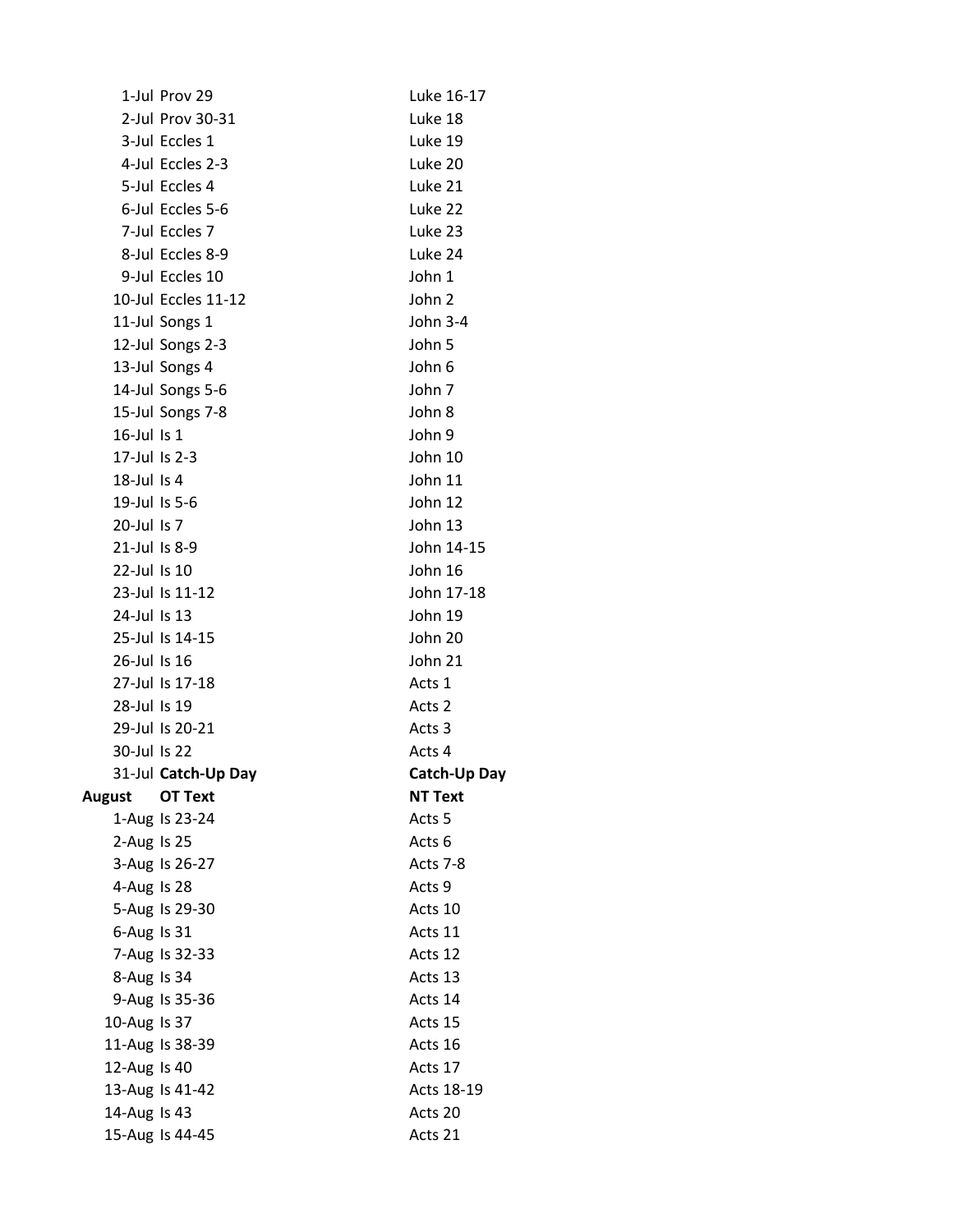| 16-Aug Is 46  |                     | Acts 22             |
|---------------|---------------------|---------------------|
|               | 17-Aug Is 47-48     | Acts 23             |
| 18-Aug Is 49  |                     | Acts 24             |
|               | 19-Aug Is 50-51     | Acts 25             |
| 20-Aug Is 52  |                     | Acts 26             |
| 21-Aug Is 53  |                     | Acts 27             |
|               | 22-Aug Is 54-55     | Acts 28             |
|               | 23-Aug Is 56-57     | Rom 1-2             |
| 24-Aug Is 58  |                     | Rom 3               |
|               | 25-Aug Is 59-60     | Rom 4               |
| 26-Aug Is 61  |                     | Rom 5               |
|               | 27-Aug Is 62-63     | Rom 6               |
| 28-Aug Is 64  |                     | Rom 7               |
|               | 29-Aug Is 65-66     | Rom 8               |
| 30-Aug Jer 1  |                     | Rom 9               |
|               | 31-Aug Catch-Up Day | <b>Catch-Up Day</b> |
| Sept          | <b>OT Text</b>      | <b>NT Text</b>      |
|               | 1-Sep Jer 2-3       | <b>Rom 10</b>       |
| 2-Sep Jer 4   |                     | <b>Rom 11</b>       |
|               | 3-Sep Jer 5-6       | Rom 12-13           |
| 4-Sep Jer 7   |                     | Rom 14              |
|               | 5-Sep Jer 8-9       | <b>Rom 15</b>       |
|               | 6-Sep Jer 10        | <b>Rom 16</b>       |
|               | 7-Sep Jer 11-12     | 1 Cor 1             |
|               | 8-Sep Jer 13        | 1 Cor 2             |
|               | 9-Sep Jer 14-15     | 1 Cor 3             |
| 10-Sep Jer 16 |                     | 1 Cor 4             |
|               | 11-Sep Jer 17-18    | 1 Cor 5             |
| 12-Sep Jer 19 |                     | 1 Cor 6             |
|               | 13-Sep Jer 20-21    | 1 Cor 7-8           |
| 14-Sep Jer 22 |                     | 1 Cor 9             |
|               | 15-Sep Jer 23-24    | 1 Cor 10            |
| 16-Sep Jer 25 |                     | 1 Cor 11            |
|               | 17-Sep Jer 26-27    | 1 Cor 12            |
| 18-Sep Jer 28 |                     | 1 Cor 13            |
|               | 19-Sep Jer 29-30    | 1 Cor 14            |
| 20-Sep Jer 31 |                     | 1 Cor 15            |
|               | 21-Sep Jer 32-33    | 1 Cor 16            |
| 22-Sep Jer 34 |                     | 2 Cor 1             |
|               | 23-Sep Jer 35-36    | 2 Cor 2-3           |
| 24-Sep Jer 37 |                     | 2 Cor 4             |
|               | 25-Sep Jer 38-39    | 2 Cor 5             |
| 26-Sep Jer 40 |                     | 2 Cor 6-7           |
|               | 27-Sep Jer 41-42    | 2 Cor 8             |
| 28-Sep Jer 43 |                     | 2 Cor 9             |
|               | 29-Sep Jer 44-45    | 2 Cor 10            |
|               | 30-Sep Catch-Up Day | Catch-Up Day        |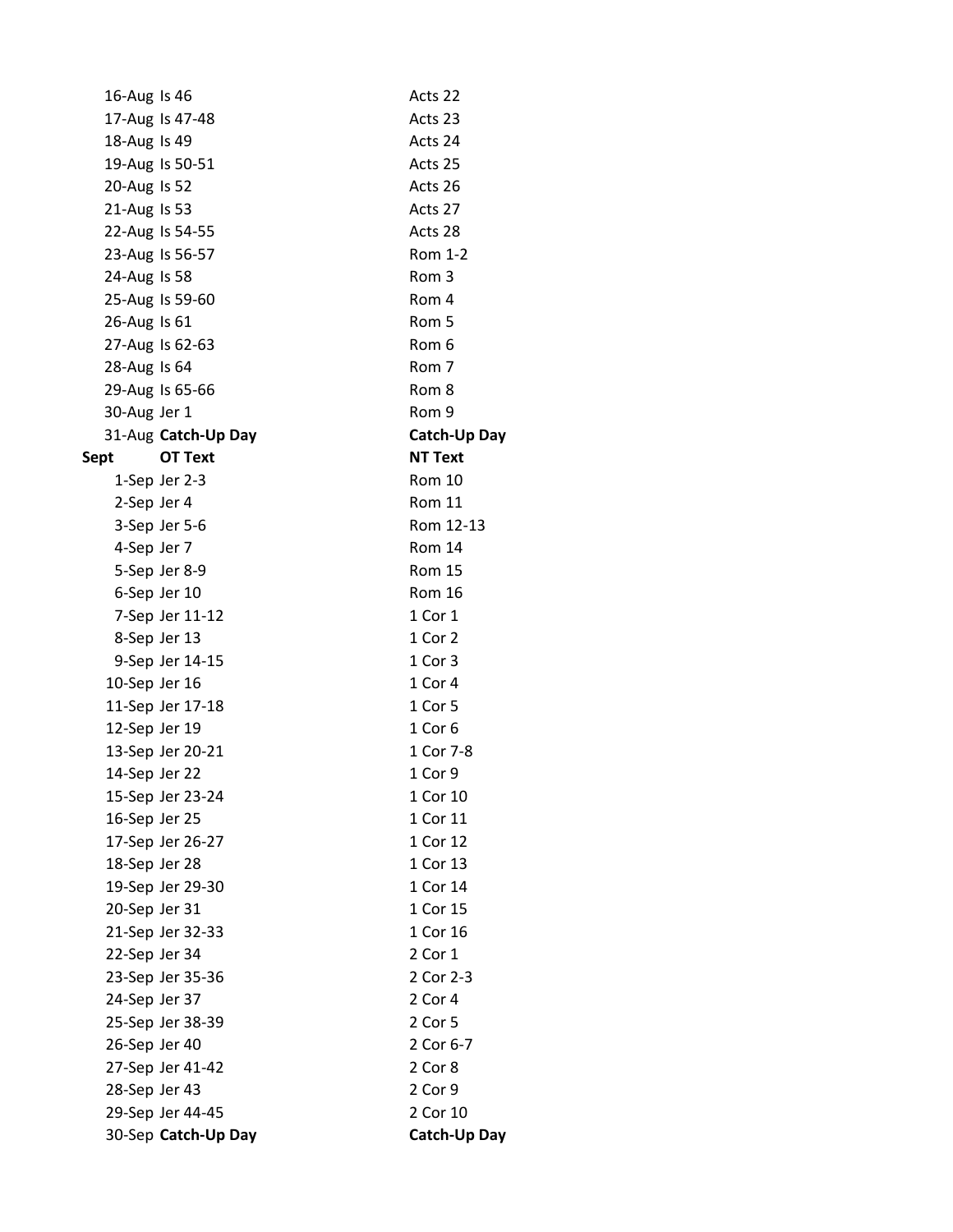| Oct           | <b>OT Text</b>      | <b>NT Text</b>   |
|---------------|---------------------|------------------|
|               | 1-Oct Jer 46        | 2 Cor 11         |
|               | 2-Oct Jer 47-48     | 2 Cor 12         |
|               | 3-Oct Jer 49        | 2 Cor 13         |
|               | 4-Oct Jer 50-51     | Gal 1            |
|               | 5-Oct Jer 52        | Gal 2            |
|               | 6-Oct Lam 1-2       | Gal 3            |
|               | 7-Oct Lam 3         | Gal 4-5          |
|               | 8-Oct Lam 4-5       | Gal 6            |
|               | 9-Oct Ezek 1        | Eph 1            |
|               | 10-Oct Ezek 2-3     | Eph <sub>2</sub> |
| 11-Oct Ezek 4 |                     | Eph 3            |
|               | 12-Oct Ezek 5-6     | Eph 4            |
| 13-Oct Ezek 7 |                     | Eph 5            |
|               | 14-Oct Ezek 8-9     | Eph 6            |
|               | 15-Oct Ezek 10      | Phil 1           |
|               | 16-Oct Ezek 11-12   | Phil 2           |
|               | 17-Oct Ezek 13      | <b>Phil 3-4</b>  |
|               | 18-Oct Ezek 14-15   | Col 1            |
|               | 19-Oct Ezek 16      | Col 2            |
|               | 20-Oct Ezek 17-18   | Col 3            |
|               | 21-Oct Ezek 19      | Col 4            |
|               | 22-Oct Ezek 20-21   | 1 Thess 1        |
|               | 23-Oct Ezek 22      | 1 Thess 2        |
|               | 24-Oct Ezek 23-24   | 1 Thess 3        |
|               | 25-Oct Ezek 25      | 1 Thess 4        |
|               | 26-Oct Ezek 26-27   | 1 Thess 5        |
|               | 27-Oct Ezek 28      | 2 Thess 1-2      |
|               | 28-Oct Ezek 29-30   | 2 Thess 3        |
|               | 29-Oct Ezek 31      | $1$ Tim $1$      |
|               | 30-Oct Ezek 32-33   | $1$ Tim $2$      |
|               | 31-Oct Catch-Up Day | Catch-Up Day     |
| Nov           | <b>OT Text</b>      | <b>NT Text</b>   |
|               | 1-Nov Ezek 34       | $1$ Tim $3$      |
|               | 2-Nov Ezek 35-36    | 1 Tim 4          |
|               | 3-Nov Ezek 37       | $1$ Tim $5$      |
|               | 4-Nov Ezek 38-39    | $1$ Tim $6$      |
|               | 5-Nov Ezek 40       | $2$ Tim $1$      |
|               | 6-Nov Ezek 41-42    | 2 Tim 2-3        |
|               | 7-Nov Ezek 43       | $2$ Tim $4$      |
|               | 8-Nov Ezek 44-45    | Titus 1          |
|               | 9-Nov Ezek 46       | Titus 2          |
|               | 10-Nov Ezek 47-48   | Titus 3          |
| 11-Nov Dan 1  |                     | Philemon         |
|               | 12-Nov Dan 2-3      | Heb 1            |
| 13-Nov Dan 4  |                     | Heb <sub>2</sub> |
|               | 14-Nov Dan 5-6      | Heb <sub>3</sub> |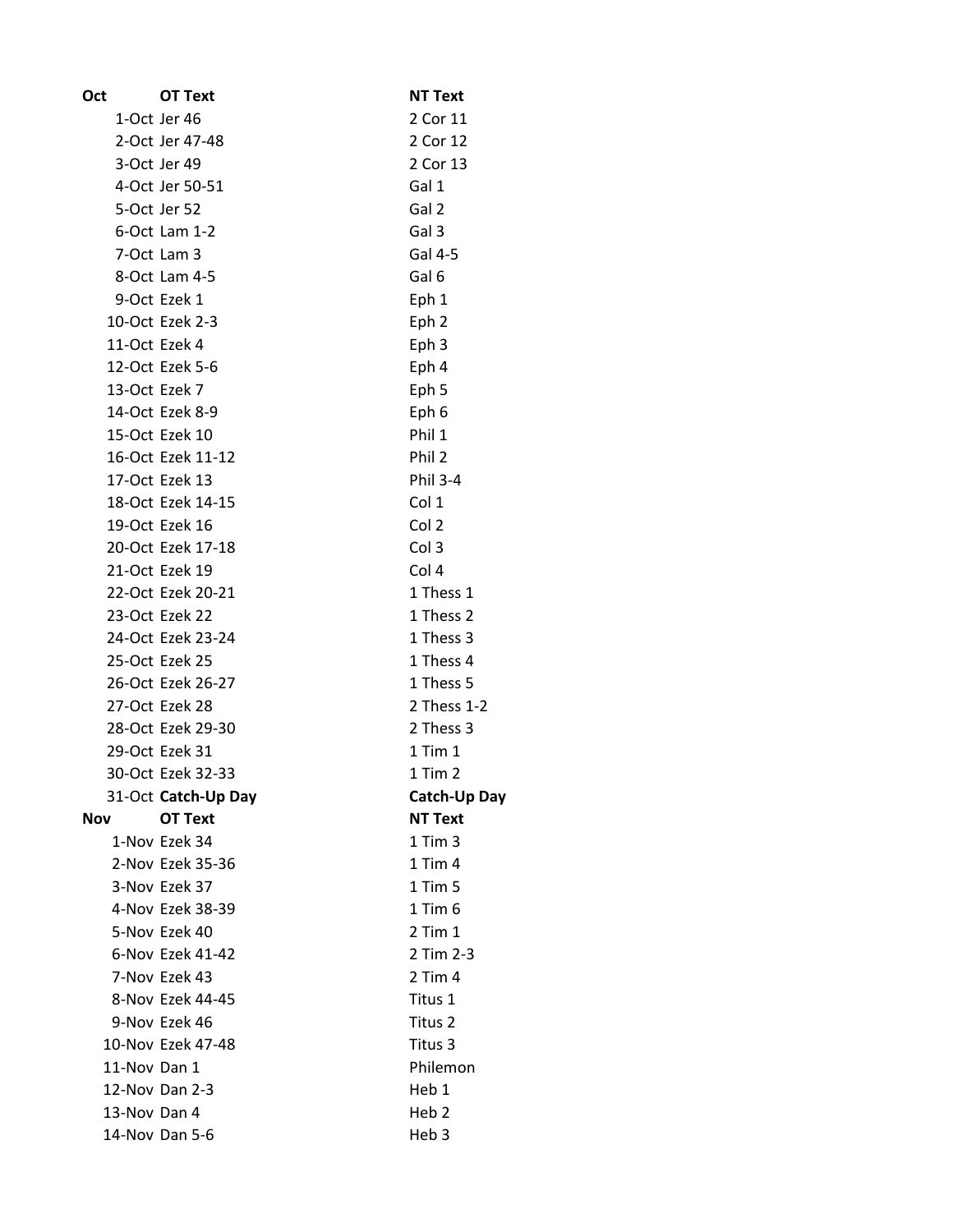| 15-Nov Dan 7  |                     | Heb 4             |
|---------------|---------------------|-------------------|
|               | 16-Nov Dan 8-9      | Heb 5-6           |
|               | 17-Nov Dan 10       | Heb 7             |
|               | 18-Nov Dan 11-12    | Heb 8             |
|               | 19-Nov Hosea 1      | Heb <sub>9</sub>  |
|               | 20-Nov Hosea 2-3    | Heb 10            |
|               | 21-Nov Hosea 4      | Heb 11            |
|               | 22-Nov Hosea 5-6    | Heb 12            |
|               | 23-Nov Hosea 7      | Heb <sub>13</sub> |
|               | 24-Nov Hosea 8-9    | James 1           |
|               | 25-Nov Hosea 10     | James 2           |
|               | 26-Nov Hosea 11-12  | James 3-4         |
|               | 27-Nov Hosea 13-14  | James 5           |
| 28-Nov Joel 1 |                     | 1 Peter 1         |
|               | 29-Nov Joel 2-3     | 1 Peter 2         |
|               | 30-Nov Catch-Up Day | Catch-Up Day      |
| Dec           | <b>OT Text</b>      | <b>NT Text</b>    |
|               | 1-Dec Amos 1-2      | 1 Peter 3         |
|               | 2-Dec Amos 3-4      | 1 Peter 4         |
|               | 3-Dec Amos 5-6      | 1 Peter 5         |
|               | 4-Dec Amos 7-8      | 2 Peter 1         |
|               | 5-Dec Amos 9        | 2 Peter 2         |
|               | 6-Dec Obadiah       | 2 Peter 3         |
|               | 7-Dec Jonah 1-2     | 1 Jn 1-2          |
|               | 8-Dec Jonah 3-4     | $1$ Jn $3$        |
|               | 9-Dec Micah 1       | $1$ Jn 4          |
|               | 10-Dec Micah 2-3    | $1$ Jn $5$        |
|               | 11-Dec Micah 4-5    | 2 Jn & 3 Jn       |
|               | 12-Dec Micah 6-7    | Rev 1             |
| 13-Dec Nah 1  |                     | Rev 2             |
|               | 14-Dec Nah 2-3      | Rev 3             |
|               | 15-Dec Hab 1-2      | Rev 4             |
| 16-Dec Hab 3  |                     | <b>Rev 5-6</b>    |
|               | 17-Dec Zeph 1-3     | Rev 7             |
|               | 18-Dec Hag 1-2      | Rev 8             |
|               | 19-Dec Zech 1-2     | Rev 9             |
| 20-Dec Zech 3 |                     | Rev 10-11         |
|               | 21-Dec Zech 4-5     | Rev 12            |
| 22-Dec Zech 6 |                     | <b>Rev 13</b>     |
|               | 23-Dec Zech 7-8     | Rev 14            |
| 24-Dec Zech 9 |                     | <b>Rev 15</b>     |
|               | 25-Dec Christmas    | <b>Christmas</b>  |
|               | 26-Dec Zech 10-11   | <b>Rev 16</b>     |
|               | 27-Dec Zech 12      | Rev 17-18         |
|               | 28-Dec Zech 13-14   | <b>Rev 19</b>     |
|               | 29-Dec Mal 1-2      | <b>Rev 20</b>     |
|               | 30-Dec Mal 3-4      | Rev 21-22         |